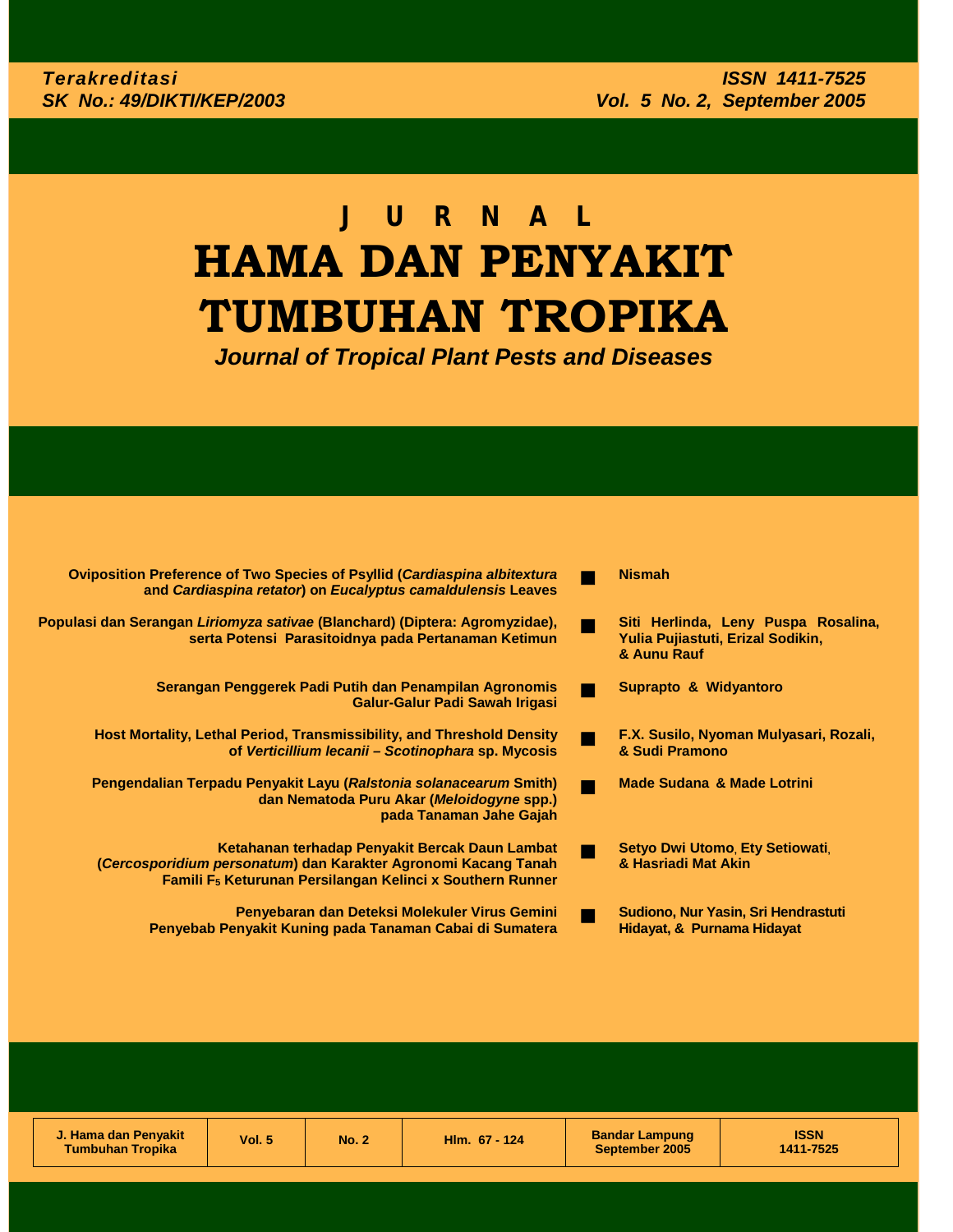## *Jurnal* **HAMA DAN PENYAKIT TUMBUHAN TROPIKA ISSN 1411-7525**

**Diterbitkan oleh Jurusan Proteksi Tanaman, Fakultas Pertanian Universitas Lampung Alamat: Gedung Bioteknologi Lt. II, Fakultas Pertanian Universitas Lampung Jl. Prof. Dr. Soemantri Brojonegoro No. 1, Bandar Lampung 35145 Telp: (0721) 787029. E-mail: jhpt@unila.ac.id**

| <b>SUSUNAN DEWAN PENYUNTING</b> |                                                                                                                                                                                                                                                                                                                                                                                                                                                                |  |  |  |  |
|---------------------------------|----------------------------------------------------------------------------------------------------------------------------------------------------------------------------------------------------------------------------------------------------------------------------------------------------------------------------------------------------------------------------------------------------------------------------------------------------------------|--|--|--|--|
| Pembina / Pengarah              | <b>Rektor Universitas Lampung</b><br>$\ddot{\cdot}$<br>Ketua Lembaga Penelitian Universitas Lampung<br>Dekan Fakultas Pertanian Universitas Lampung                                                                                                                                                                                                                                                                                                            |  |  |  |  |
| <b>Penaggung Jawab</b>          | Ketua Jurusan Proteksi Tanaman<br>$\ddot{\cdot}$                                                                                                                                                                                                                                                                                                                                                                                                               |  |  |  |  |
| <b>Ketua Penyunting</b>         | Rosma Hasibuan                                                                                                                                                                                                                                                                                                                                                                                                                                                 |  |  |  |  |
| Penelaah                        | F.X. Susilo (FP Unila)<br>Hasriadi Mat Akin (FP Unila)<br>Hamim Sudarsono (FP Unila)<br>Subli Mujim (FP Unila)<br>Cipta Ginting (FP Unila)<br>Abdul Gafur (FP Unila)<br>Lukman Hutagalung (BPTP-Lampung)<br>Djoko Prijono (FP IPB)<br>Jumanto Harjosudarmo (Balitbio-Bogor)<br>Darmono Taniwiryono (Unit Penelitian Bioteknologi<br>Tanaman Perkebunan)<br>I Nyoman Widiarta (Balitpa-Sukamandi)<br>Dwinardi Aprianto (FP Unib)<br>Suparyono (BPTP Yogyakarta) |  |  |  |  |
| <b>Penyunting Pelaksana</b>     | Agus M. Hariri<br>$\ddot{\phantom{a}}$<br>Sudiono<br>I Gede Swibawa                                                                                                                                                                                                                                                                                                                                                                                            |  |  |  |  |
| <b>Bendahara</b>                | <b>Titik Nur Aeny</b>                                                                                                                                                                                                                                                                                                                                                                                                                                          |  |  |  |  |
| <b>Administrasi</b>             | <b>Rahmat Pranoto</b>                                                                                                                                                                                                                                                                                                                                                                                                                                          |  |  |  |  |

*Jurnal Hama dan Penyakit Tumbuhan Tropika* diterbitkan sebagai media komunikasi dan forum pembahasan masalah hama dan penyakit tumbuhan atau musuh alaminya, khususnya di wilayah tropika. Makalah yang dipertimbangkan pemuatannya berupa hasil penelitian atau telaahan *(review)* yang belum pernah diterbitkan atau tidak sedang menunggu diterbitkan pada publikasi lain. Dewan penyunting berhak menyingkat atau memperbaiki naskah yang akan dimuat tanpa mengubah maksud dan isinya. Jurnal Hama dan Penyakit Tumbuhan Tropika terbit dua kali setahun setiap bulan Maret dan September.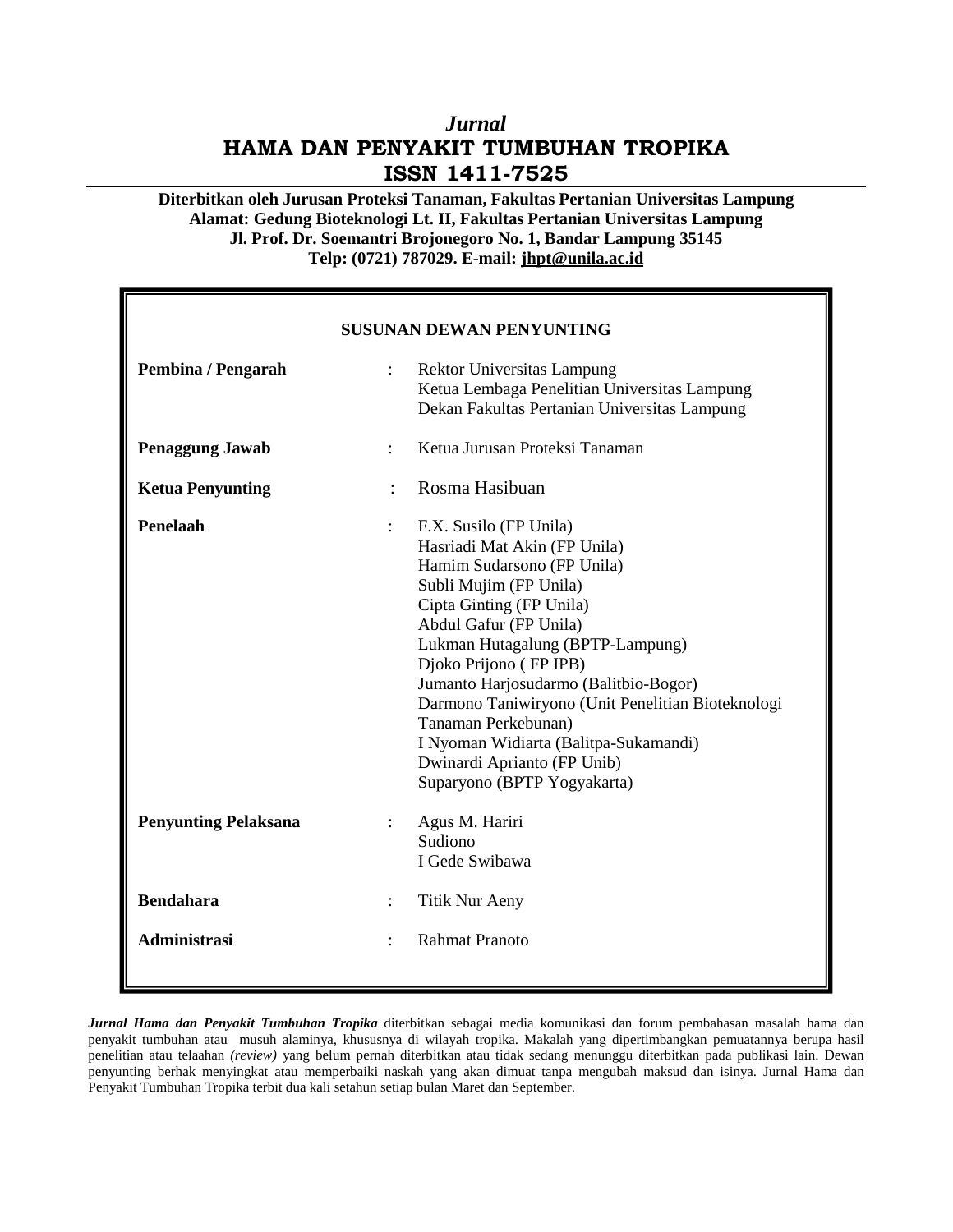## *Jurnal* **HAMA DAN PENYAKIT TUMBUHAN TROPIKA ISSN 1411-7525**

### *Terakreditasi "B" Berdasarkan Keputusan Dirjen Dikti Depdiknas Nomor: 49/DIKTI/KEP/2003, tanggal 9 Desember 2003*

## **DAFTAR ISI**

| Oviposition Preference of Two Species of Psyllid (Cardiaspina albitextura and Cardiaspina                                                                                                                          | $67 - 72$ |
|--------------------------------------------------------------------------------------------------------------------------------------------------------------------------------------------------------------------|-----------|
| Populasi dan Serangan Liriomyza sativae (Blanchard) (Diptera: Agromyzidae),                                                                                                                                        |           |
| $\ldots\ldots\ldots\ldots\ldots\ldots\ldots$ . Siti Herlinda, Leny Puspa Rosalina, Yulia Pujiastuti, Erizal Sodikin, & Aunu Rauf $73-81$                                                                           |           |
| Serangan Penggerek Padi Putih dan Penampilan Agronomis Galur-Galur Padi Sawah Irigasi                                                                                                                              |           |
| Host Mortality, Lethal Period, Transmissibility, and Threshold Density                                                                                                                                             |           |
| Pengendalian Terpadu Penyakit Layu (Ralstonia solanacearum Smith)<br>dan Nematoda Puru Akar (Meloidogyne spp.) pada Tanaman Jahe Gajah<br>……………………………………………………………………………………………… Made Sudana &Made Lotrini  97 - 103 |           |
| Ketahanan terhadap Penyakit Bercak Daun Lambat (Cercosporidium personatum) dan<br>Karakter Agronomi Kacang Tanah Famili F <sub>5</sub> Keturunan Persilangan Kelinci x Southern                                    |           |
| Penyebaran dan Deteksi Molekuler Virus Gemini Penyebab Penyakit Kuning pada Tanaman<br>Cabai di Sumatera Sudiono, Nur Yasin, Sri Hendrastuti Hidayat, & Purnama Hidayat 113 - 121                                  |           |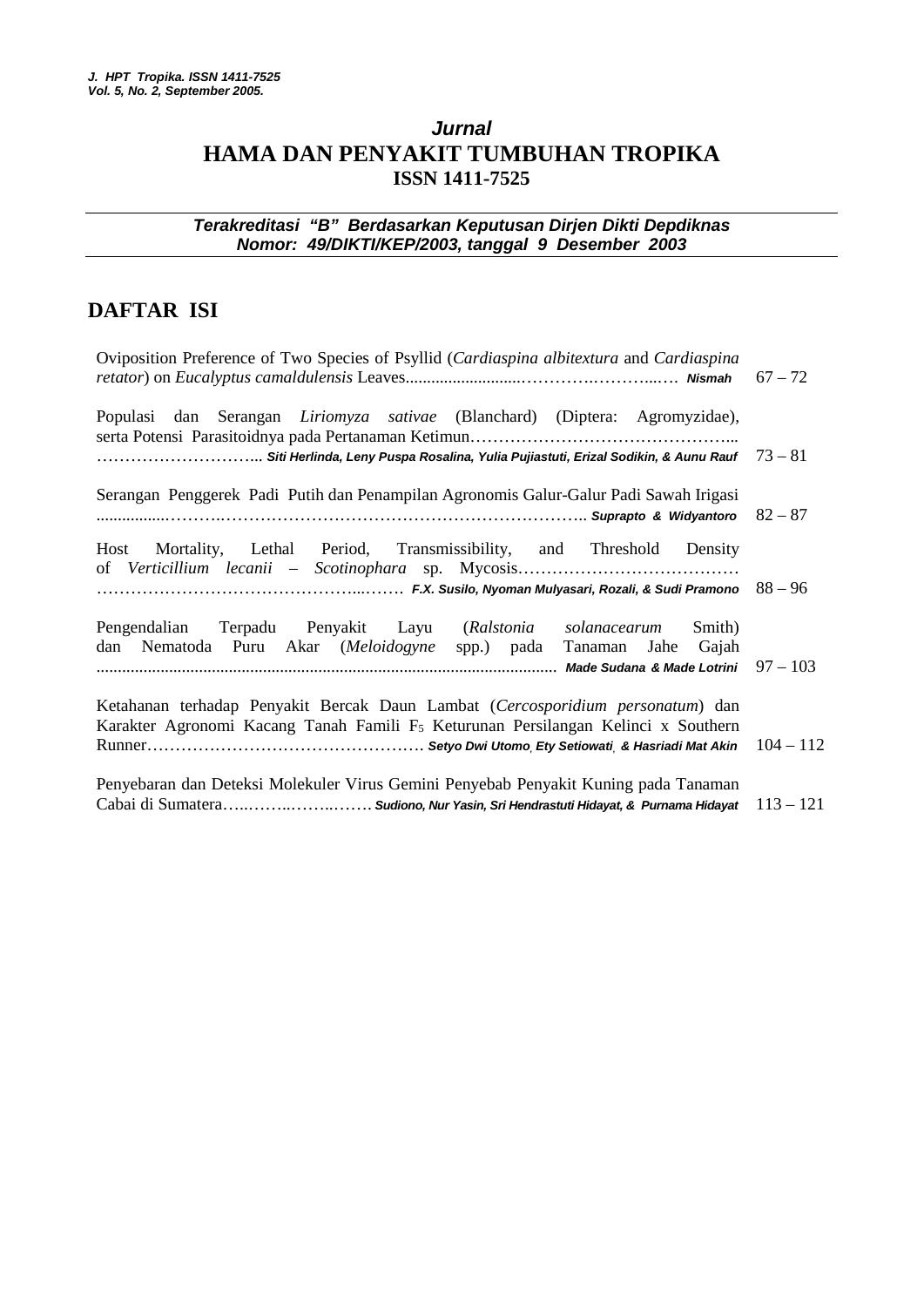## **HOST MORTALITY, LETHAL PERIOD, TRANSMISSIBILITY, AND THRESHOLD DENSITY OF** *VERTICILLIUM LECANII – SCOTINOPHARA* **SP. MYCOSIS**

#### $\mathbf{F}.\mathbf{X}.$  Susilo<sup>1</sup>, Nyoman Mulyasari<sup>2</sup>, Rozali<sup>3</sup>, and Sudi Pramono<sup>1</sup>

#### **ABSTRACT**

*Host mortality, lethal period, transmissibility, and threshold density of* **Verticillium lecanii** *–* **Scotinophara** *sp. mycosis***.** This study, conducted at Laboratory of Plant Protection Gading Rejo, Tanggamus-Lampung during March – October 2002, was aimed at determining the host mortality, lethal period, transmissibility, and threshold density of *Verticillium lecanii – Scotinophara* sp. mycosis generated from cadaver exposure and conidial spray in potted rice plants. The cadaver exposure was implemented by inoculating various levels of inoculum to different levels of host population while the conidial spray was done by spraying *V. lecanii* starter suspension or suspension of homogenized *Scotinophara* sp. cadavers to the host. After incubation, newly formed cadavers (new infections) were collected. The host mortality was expressed as percentage of the host number by inoculation technique while the lethal (infection) period was averaged from overall data (grand average) or from data sorted by inoculation technique. Transmissibility was taken to be the significant regression slope between new infections and potential contact while threshold density value was taken as the ratio between the inverse value of lethal period (numerator) and transmissibility (denominator). Results showed that the host mortality after exposure to 2 cadavers was significantly lower (1.7%) than that after exposures to  $4 - 10$  cadavers or after conidial sprays (10 – 25%) range). The lethal period of the mycosis ranged from 5.2 to 15.8 days (no difference between inoculation techniques) while the disease transmissibility was 0.025 infection potential contact<sup>-1</sup>. The threshold density of the mycosis was 4.0 individuals of susceptible *Scotinophara* sp. rice plant-1 . The fungus *V. lecanii* could be importance as a naturally-occurring biological control agent against *Scotinophara* sp.

**Key words**: *Scotinophara* sp., *Verticillium lecanii,* host mortality, lethal period, transmissibility, threshold density

#### **INTRODUCTION**

*Verticillium lecanii – Scotinophara* sp. mycosis is worth studying because of its practical or scientific importance. The host insect (*Scotinophara* sp., Hemiptera: Pentatomidae) often caused severe outbreak in the rice field, especially in Sumatra (Kalshoven, 1981). Both the adults and nymphs pierced and sucked the plant sap (mainly at the stem nodes) by using their stylets, resulting in half-filled and empty grains or the death of the rice plants and causing 35% losses or more in some rice fields (Kalshoven, 1981; Rice Doctor, 2003). Meanwhile, the pathogen, i.e. *Verticillium lecanii* (Zimm.) Viegas (Hyphomycetes; Humber, 2005) (or known as its teleomorph *Torrubiella confragosa* Mains*,*  Ascomycota: Hypocreales; Bischoff & White, 2004) was then newly found to infect *Scotinophara* sp. in Yogyakarta area (NM was first informed about the infection by staff at Laboratory of Plant Protection Bantul – Yogyakarta in February 2002 and since she has successfully generated the mycosis at Laboratory

of Plant Protection Gading Rejo – Lampung). There has been no, if any, published account on the mycosis to date reported from Sumatra.

Studies on insect mycosis have been mostly directed towards assessment of the potential (prospect) of the corresponding pathogen as a microbial insecticide (as implied in Burges & Hussey, 1971 and in the majority of the accounts in Martono *et al.,* 1993). The insecticidal activity has been commonly indicated by the host mortality, expressed in number of host deaths or percentage of the deaths relative to the total number of the tested host and presented in the form of dose-response illustrations, i.e. from simple diagrams to probit curves (Susilo, 1991). As an indicator of mycosis efficacy, however, the existing disease-induced mortality estimate seemed to have two limitations. First, its data analysis was based on bioassay on a fixed number of tested host, as such that the result (i.e. percentage of mortality) assumed only that number of host as the reference. It was therefore questionable whether the level of mortality commonly measured was consistent

<sup>&</sup>lt;sup>1</sup> Lecturer at Plant Protection Department, Faculty of Agriculture, University of Lampung; Jl. Sumantri Brojonegoro, Bandar Lampung 35145

<sup>2</sup> Alumnus of Plant Protection Department, Faculty of Agriculture, University of Lampung

<sup>3</sup> Former Head, Laboratory of Plant Protection Gading Rejo-Tanggamus, Lampung (currently staff, UPTD Proteksi Tanaman, Lampung)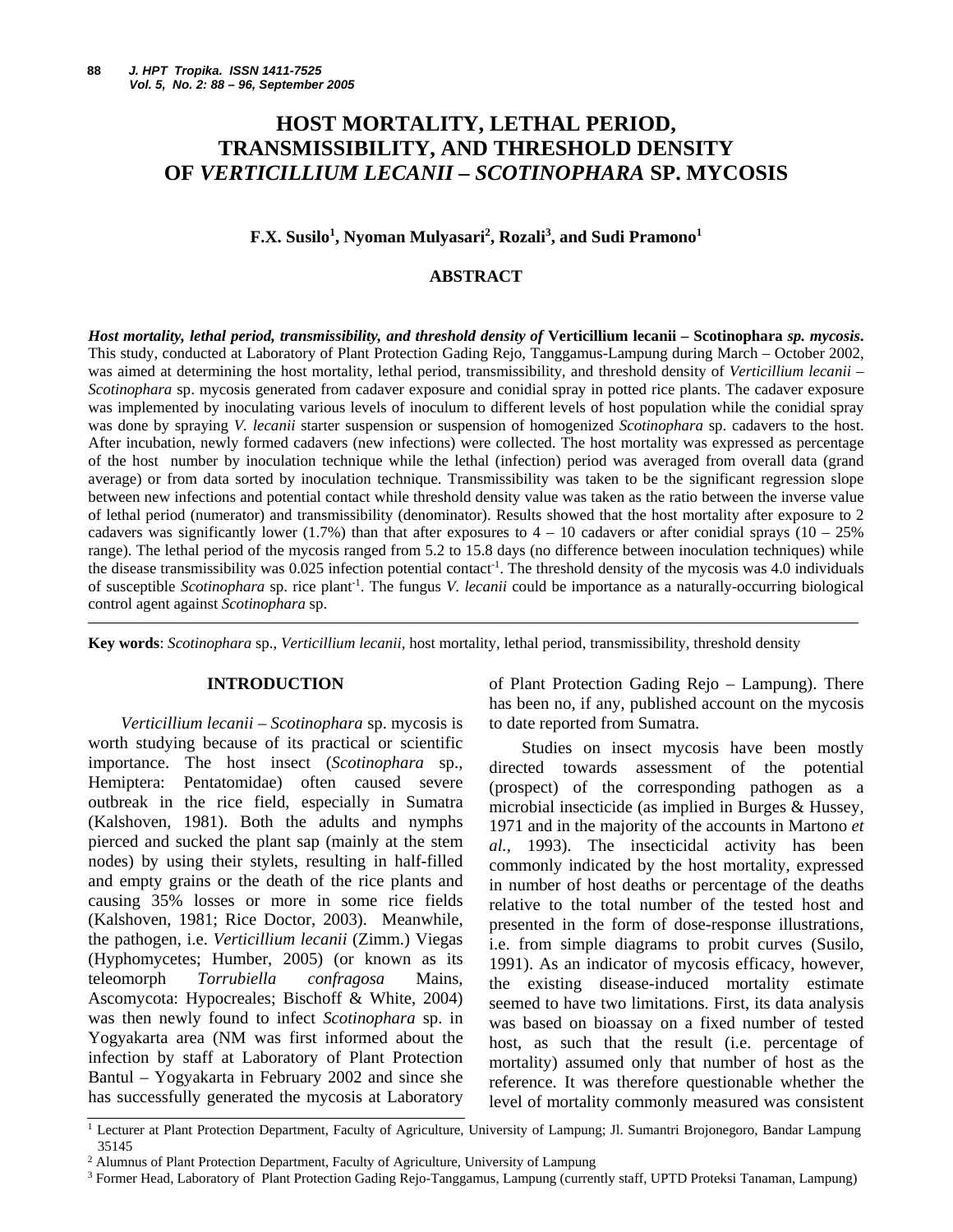(applicable) to various levels of host number (as would be expected to occur in the field, i.e. host population varied from place to place and from time to time). More importantly, the widely used doseresponse mortality analysis could not answer the frequently asked question related to the use of entomopathogen as biological agent for pest control, as follows – Can the biological agent of interest act as a density-dependent mortality factor against the target pest (Garcia *et al.,* 1988)?

Second, the mortality data only measured what portion of host population affected (i.e. killed) by the disease. It did not measure what has happened (and how it happened) within that affected portion. The corresponding pathogen would look more promising only if it killed higher portion of the host, and *vice versa.* It did not indicate how fast the (portion of) host was killed; or if it did, as in the lethal time analysis (LT50), it still required higher killing ability (i.e. probit analysis would only be accurate if the pathogen induced more than 50% mortality in the tested host population). In fact, it should be selfevident that shorter lethal time implied higher ability of the pathogen to kill the host (pathogenicity). Therefore the lethal time (period) was not a trivial indicator of mycosis efficacy.

Not less important is the study on disease transmissibility (Brown & Hasibuan, 1995). Transmissibility measured the pathogen's ability to move successfully from the infected (and killed) host to a new host. This host-to-host spread allowed the pathogen to actively persist in the host population. It became clear that pathogenicity related to the host killing while transmissibility related to the spread of the pathogen. Pathogenicity decreased the disease prevalence through the host death and decay while transmissibility increased the prevalence through new infections (Susilo *et al.,* 1993). The formal relationship between pathogenicity (μ) and transmissibility (ρ) has been termed as the threshold density  $(S_t^*)$  (Brown, 1987; Equation 1). A threshold density was expressed as the population density of the host above which the disease prevalence could only increase and below which the disease prevalence could only decrease.

St \* = μ / ρ .................................................................(1)

The main objective of this study was to determine host mortality, lethal period, transmissibility, and the threshold density of the *Verticillium lecanii – Scotinophara* sp. mycosis. The study was expected to contribute to the scientific knowledge (insect pathology) and/or practical information (the black rice bug control).

#### **MATERIALS AND METHODS**

This study was initiated by preparing various handling arenas for the *V. lecanii – Scotinophara* sp. pathosystem, including rearing arenas, inoculation arenas, and incubation arenas. A handling arena basically consisted of a plastic cage suspended over soiled pot (mouth diameter  $= 13.5$  cm) with a rice plant (age one month; var. IR-64) grown within. Arena used for rearing (either susceptible insects or infective host) was designated as the rearing arena while one used for disease inoculation was designated as the inoculation arena and the other used for disease incubation was designated as the incubation arena.

*Scotinophara* sp. imagoes were collected for use as the susceptible or infective host during March-April 2002. The insects were field–collected alive using a light trap (100 watt-bulb) from the rice fields at the vicinity of Laboratory of Plant Protection Gading Rejo, Tanggamus – Lampung. The field condition were very dry and the rice plants were heavily attacked by the pest. The insects were then transferred and acclimated into green house condition in the rearing arenas. To facilitate adequate number of host, more of such arenas were set to rear *Scotinophara* sp. that have hatched from the laboratory – stock as well as manually field – collected eggs, resulting in a total of 20 rearing arenas each inhabited by at least 100 individuals of *Scotinophara* sp. imagoes. Insects within ten rearing arenas (host cages) were then used as the susceptible host (susceptibles or S<sub>t</sub> *sensu* Brown, 1987) while those within the other (and separately placed) ten rearing arenas (inoculum cages) were used to generate disease inoculum (infecteds or I<sub>t</sub> *sensu* Brown, 1987). Two sets of inoculation techniques were arranged. The first was aimed to determine the threshold density (including the pathogenicity) of *V. lecanii-Scotinophara* sp. mycosis and the percentage of *Scotinophara* sp. mortality induced by *V. lecanii*  infection. The second technique was aimed to determine the pathogenicity and the disease-induced mortality. The inoculum was generated by spraying *V. lecanii* suspension (7 x  $10^7$  conidia ml<sup>-1</sup> of water, originated from Laboratory of Plant Protection Bantul, Yogyakarta) to *Scotinophara* sp. imagoes within the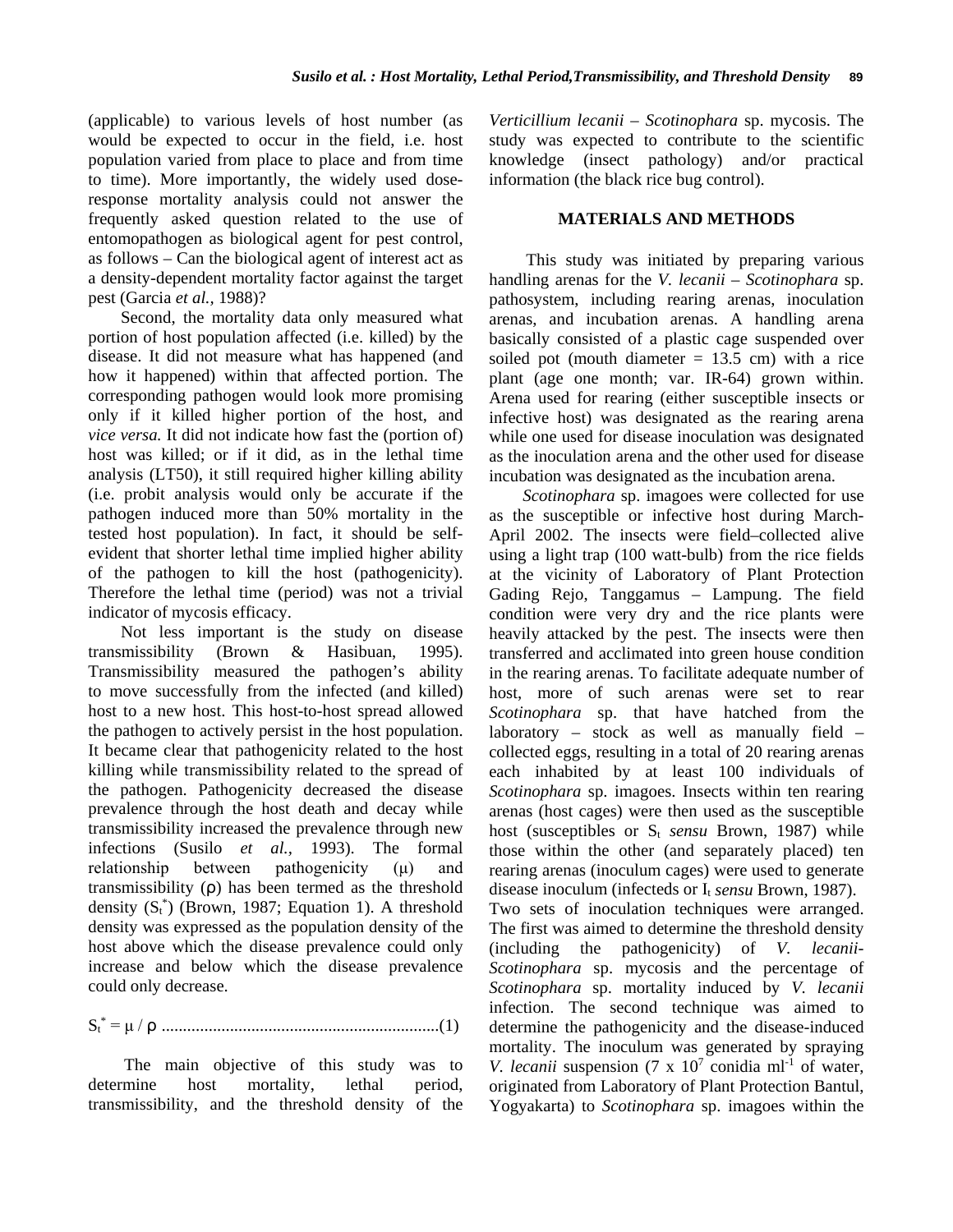ten inoculum cages. The resulting *Scotinophara* sp. cadavers were transferred to an incubation arena, observed for disease signs for confirmation of *V. lecanii* infection, and used as inoculum  $(I_t)$  for the inoculations.

The first inoculation technique (cadaver exposures) were set by placing various levels of inoculum (infecteds,  $I_t$ ), i.e. 2, 4, 6, 8, or 10 *Scotinophara* sp*.* cadavers in the inoculation arenas harboring different levels of host population (susceptibles,  $S_t$ ), i.e. 5, 10, 15, 20, or 25 individuals of *Scotinophara* sp*.* (taken from the host cages). Inoculation was done by pinning the infecteds to the base of the rice plants in the inoculation arenas where the susceptibles crowded. The inoculation arenas were observed daily for evidence of the host deaths shown by positive counts of new *Scotinophara* sp. cadavers. New cadavers were transferred to incubation arenas and observed for disease signs (infection by *V. lecanii*) (new infections). The dates of collection  $(T_i)$  and the number of new infections  $(M_i)$  were recorded. The major types of information that were resulted from this experiment were the lethal infection period (lethal period), the pathogenicity, and the relationship (slope) between the number of new infections and the potential contacts (the product of infecteds and susceptibles, i.e. S<sub>t</sub> I<sub>t</sub> *sensu* Brown, 1987). The lethal period was taken to be its weighted mean  $(T = \sum M_i T_i (\sum M_i)^{-1})$  while the slope was determined by regressing the number new infections (y-axis) with the potential contacts (x-axis). The inverse of the lethal period was taken to be the pathogenicity value while the slope was taken to be the transmissibility value. The ratio between the pathogenicity (numerator) and the transmissibility (denominator) was taken to be the threshold density (Brown, 1987; Susilo, 2000) of *V. lecanii – Scotinophara* sp. Meanwhile, the percentage of *V. lecanii*-induced mortality  $(P_1)$  was determined using a simple formula of the (number of) new infections multiplied by 100 and divided by the number of susceptibles  $(5, 10, 15, 20, 0.05)$ individuals).

The second inoculation techniques were designated as the conidial spray. Starter suspension of *V. lecanii* (7 x  $10^7$  conidia ml<sup>-1</sup> of water) (Spray 1) or cadaver homogenate suspension  $(0.3 \times 10^7 \text{ conidia ml}^{-1})$ <sup>1</sup> of water) (Spray 2) was sprayed to 20 *Scotinophara*  sp. imagoes within the inoculation arena (three replicates). The resulting *Scotinophara* sp. cadavers were transferred to an incubation arena and observed for disease signs. *Scotinophara* sp. cadavers confirmed as infected by *V. lecanii* were tallied daily for determination of the lethal infection period (and for that matter, the pathogenicity). The percentage of *V. lecanii*-induced mortality  $(P_2)$  was determined using the formula similar to the afore-mentioned one  $(P_1)$ , except that the divisor was 20.

The cadaver exposure and the conidial spray inoculation techniques were done simultaneously in the same laboratory room, as such that both were considered as the treatments of the same experiment. The difference was that threshold density was measured only in the cadaver exposure while the other information (lethal infection period, pathogenicity, and percentage of *V. lecanii –* induced mortality) was measured in both sets of techniques. The later variables were compared among treatments, i.e. cadaver exposures (2, 4, 6, 8, or 10 infecteds), Spray 1, and Spray 2 using a protected least significance difference test with  $\alpha = 0.05$  (for the percentage of *V. lecanii –* induced mortality) or using 0.95 a confidence interval (for the means of lethal period). Relationship between the disease–induced mortality and the number of susceptible *Scotinophara* sp. host in each cadaver exposure treatment was determined using Pearson product-moment linear correlation analysis (t test;  $\alpha = 0.05$ ). Simple linear regression analysis followed any significant correlation ( $y$ -axis  $=$ disease-induced mortality,  $x-axis = the number of$ susceptible *Scotinophara* sp. host) (Snedecor & Cochran, 1980). The later analysis was to observe whether *V. lecanii* could act as a density–dependent mortality factor against *Scotinophara* sp.

#### **RESULTS AND DISCUSSION**

**Host Mortality.** Subtle difference in the disease– induced mortality was detected. While cadaver exposures (4 – 10 cadavers) versus conidial sprays (Spray 1 and Spray 2) in general did not give different mortality responses, it was clear that exposing susceptible host to 2 cadavers resulted in less host mortality (1.7%) as compared with host mortality resulted from exposures to 4 – 10 cadavers or conidial sprays  $(10 - 25\%$  range, Table 1). It was also clear that when 4 cadavers were used as inoculum, the disease–induce mortality correlated positively with the number of host (Table 2). The disease – induced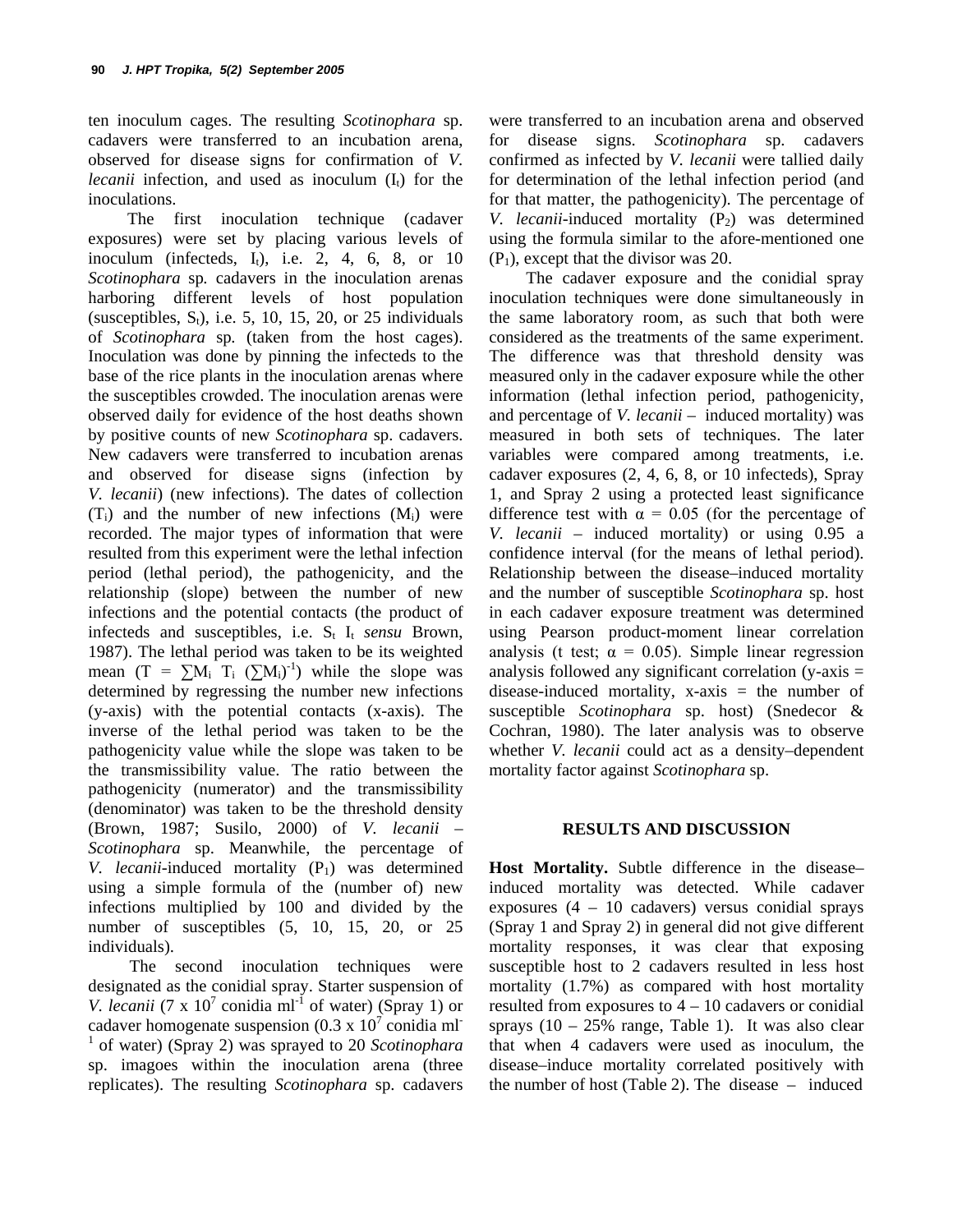| with v. <i>lecanu</i> of various moculation techniques |                    |
|--------------------------------------------------------|--------------------|
| Inoculation technique <sup>1</sup>                     | Mortality $(\%)^*$ |
| Cadaver exposure 1 (2 infecteds)                       | 1.7a               |
| Cadaver exposure 2 (4 infecteds)                       | 10.0 <sub>b</sub>  |
| Cadaver exposure 3 (6 infecteds)                       | 16.7 <sub>b</sub>  |
| Cadaver exposure 4 (8 infecteds)                       | 16.7 <sub>b</sub>  |
| Cadaver exposure 5 (10 infecteds)                      | 25.0 <sub>b</sub>  |
| Conidial spray 1 (starter suspension)                  | 20.0 <sub>b</sub>  |
| Conidial spray 2 (cadaver suspension)                  | 16.7 <sub>b</sub>  |

Table 1. The means of disease–induced mortality of *Scotinophara* sp. treated with *V. lecanii* of various inoculation techniques

¶ Cadaver exposures = Inoculation Techniques #1; Conidial sprays = Inoculation Techniques #2 <sup>¥</sup>Mean values followed by the same letter were not significantly different (protected LSD test,

 $\alpha$  = 0.05, test was done on arcsine  $\sqrt{\%}$  data).

Table 2. Pearson product–moment linear correlation between disease–induced mortality (%) and the number of susceptible *Scotinophara* sp. host

| Inoculation technique             | Correlation coefficient |
|-----------------------------------|-------------------------|
| Cadaver exposure 1 (2 infecteds)  | $0.11^{th}$             |
| Cadaver exposure 2 (4 infecteds)  | $0.88**$                |
| Cadaver exposure 3 (6 infecteds)  | $-0.22^{\text{tn}}$     |
| Cadaver exposure 4 (8 infecteds)  | $0.46^{\text{tn}}$      |
| Cadaver exposure 5 (10 infecteds) | $0.27^{tn}$             |

\*\*)significantly different from zero (t test,  $\alpha = 0.01$ ); <sup>tn</sup>) not significantly different from zero (t test,  $\alpha = 0.05$ ); test was done on arcsine  $\sqrt{\frac{9}{6}}$  mortality data.

mortality increased in proportion as the host number increased (Figure 1). Addition of every individual host to the pathosystem was followed by an increase of 1.6% (back–transformed) in disease–induced mortality (slope significantly differed from zero, t test,  $\alpha = 0.01$ ) but the maximum host mortality was less than 50%.

Lethal Period and Pathogenicity. From overall pooled data (cadaver exposures and conidial sprays combined), a total of 190 *Scotinophara* sp. cadavers were confirmed as infected by *V. lecanii* (new infections). Daily distributions of new infections were depicted in the scatter diagram of Figure 2. The calculated average  $(+$  standard error) of the lethal (infection) period  $(T)$  was  $10.2$   $(+ 0.5)$  days (significantly different from zero, t test,  $\alpha = 0.05$ , n = 190). The inverse value, i.e. the pathogenicity ( $\mu = T$  $<sup>1</sup>$ ) was, therefore 0.10; which means that, on average,</sup> the *V. lecanii* – in "exted *Scotinophara* sp. imago was dying at a rate of 0.1 death day<sup>-1</sup>.

Table 3 indicates the lethal infection period (and pathogenicity) of *Scotinophara* sp. following inoculation of *V. lecanii* with various techniques. In general, cadaver exposures did not induce different lethal period (hence pathogenicity) as compared with conidial sprays. The lethal period due to cadaver exposure  $(2 - 10 \text{ cadavers})$  was in the same range as those due to conidial sprays  $(5.2 - 15.8$  days). As a corollary, the pathogenicity was also in the common range  $(0.08 - 0.15$  death day<sup>-1</sup>).

**Transmissibility and Threshold Density.** A linear relationship between the new infections and susceptible–infective potential contacts could be drawn from cadaver exposure data (Figure 3). The resulting regression slope, i.e. the transmissibility (ρ), was  $0.025$  infection potential contact<sup>-1</sup> (significantly different from zero, t-test,  $\alpha = 0.01$ ), which means that every potential contact between susceptible and infected host resulted in 0.025 actual infection to the host. In other words, the efficiency of the pathogen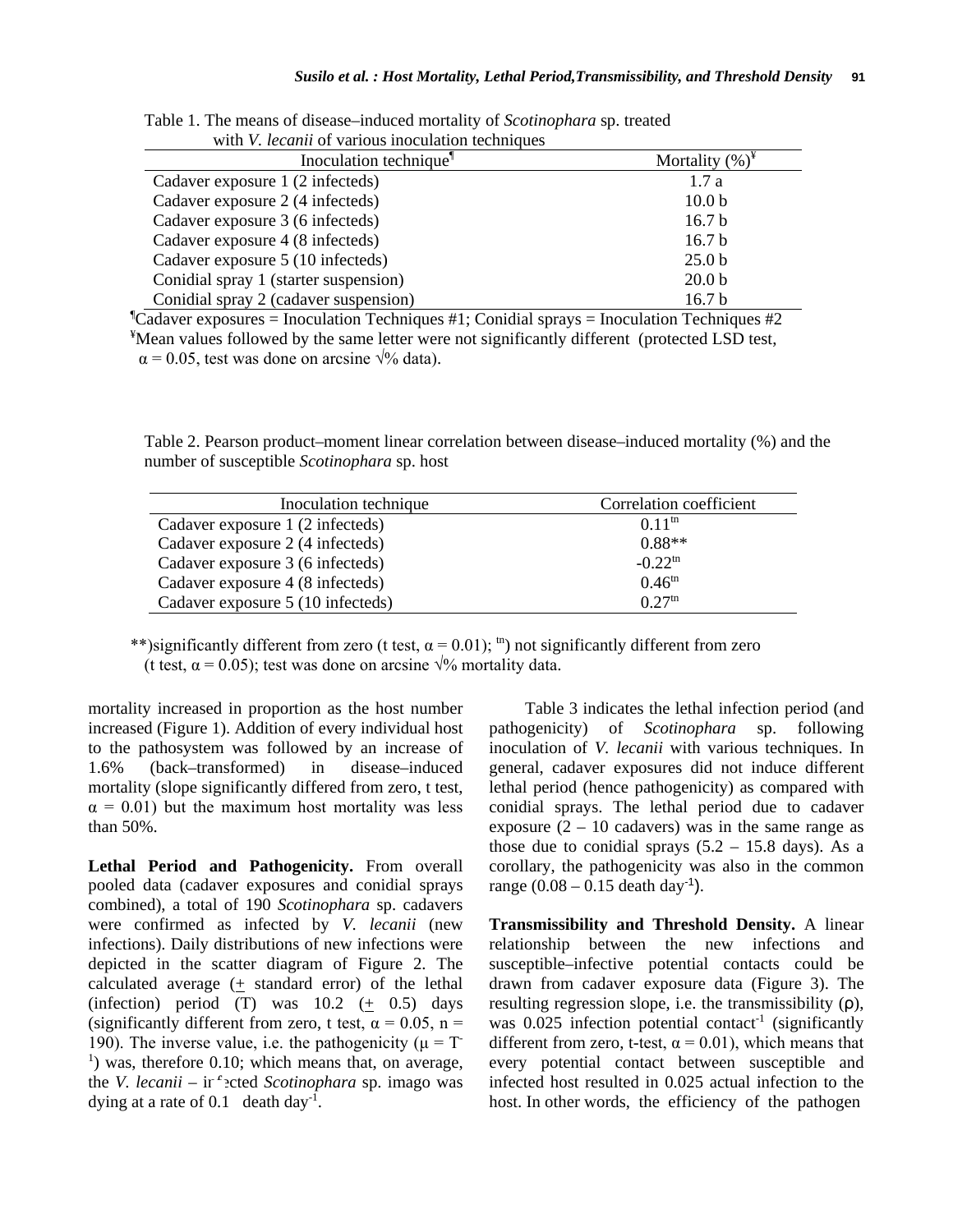

Figure 1. Relationship between *V. lecanii*–induced mortality and the number of *Scotinophara* sp. host (four *V. lecanii*–infected cadavers were used as inoculum).



Figure 2. Daily distributions of the number of confirmed *V. lecanii*–Infected *Scotinophara* sp. cadavers (new infections).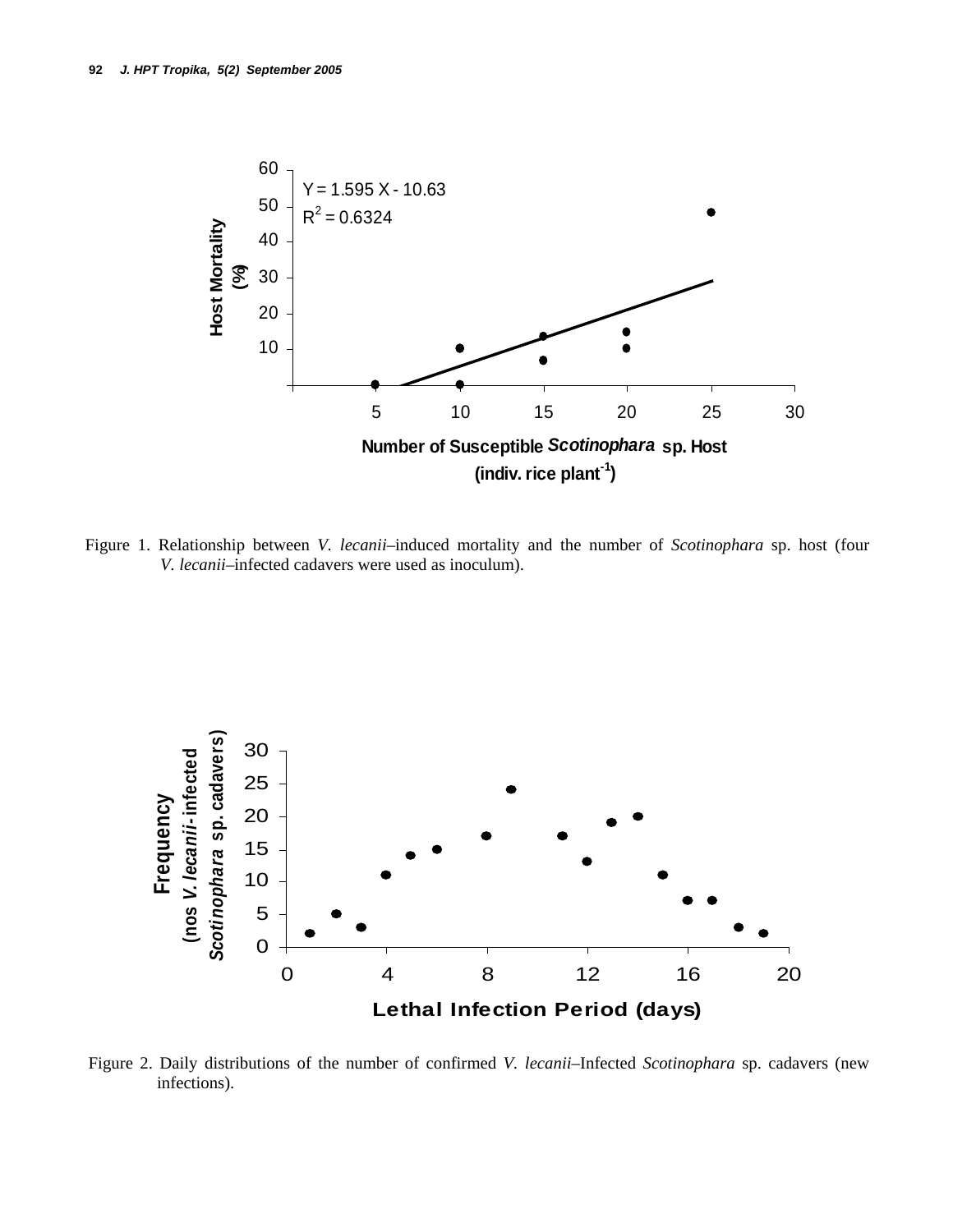| Table 3. The lethal infection period in the <i>V. lecanii–Scotinophara</i> sp. pathosystem with various inoculation |  |  |
|---------------------------------------------------------------------------------------------------------------------|--|--|
| techniques                                                                                                          |  |  |

| Inoculation technique <sup>1</sup>    |      |      | Lethal infection period <sup><math>*</math></sup> (days) | Pathogenicity <sup><math>\epsilon</math></sup> (death |            |
|---------------------------------------|------|------|----------------------------------------------------------|-------------------------------------------------------|------------|
|                                       |      | Mean | Upper                                                    | n <sup>9</sup>                                        | $day^{-1}$ |
| Cadaver exposure 1 (2 infecteds)      | 6.8  | 9.6  | 12.4                                                     | 13                                                    | 0.10       |
| Cadaver exposure 2 (4 infecteds)      | 5.2  | 6.6  | 8.0                                                      | 24                                                    | 0.15       |
| Cadaver exposure 3 (6 infecteds)      | 9.0  | 10.2 | 11.4                                                     | 48                                                    | 0.10       |
| Cadaver exposure 4 (8 infecteds)      | 9.4  | 10.8 | 12.2                                                     | 30                                                    | 0.09       |
| Cadaver exposure 5 (10 infecteds)     | 10.2 | 11.4 | 12.6                                                     | 53                                                    | 0.09       |
| Conidial spray 1 (starter suspension) | 8.8  | 12.3 | 15.8                                                     | 10                                                    | 0.08       |
| Conidial spray 2 (cadaver suspension) | 8.1  | 9.5  | 10.9                                                     | 12                                                    | 0.11       |
| Overall $f$                           | 9.2  | 10.2 | 11.2                                                     | 190                                                   | 0.10       |

¶ Cadaver exposures = Inoculation Techniques #1; Conidial sprays = Inoculation Techniques #2.

<sup>¥</sup>Based on 0.95 confidence interval ( $\alpha$  = 0.05) of the corresponding means.

€ Inverse of the (mean) lethal infection period (*sensu* Brown, 1987).

 $E$ Pooled from Inoculation Techniques # 1 and # 2 data.

§ New infections, i.e. number of cofirmed *V. lecanii –* infected cadavers (infecteds) each resulted from 60 susceptibles.



Figure 3. Linear relationship between *V. lecanii* infections and potential contacts of susceptible and infected *Scotinophara* sp. Host.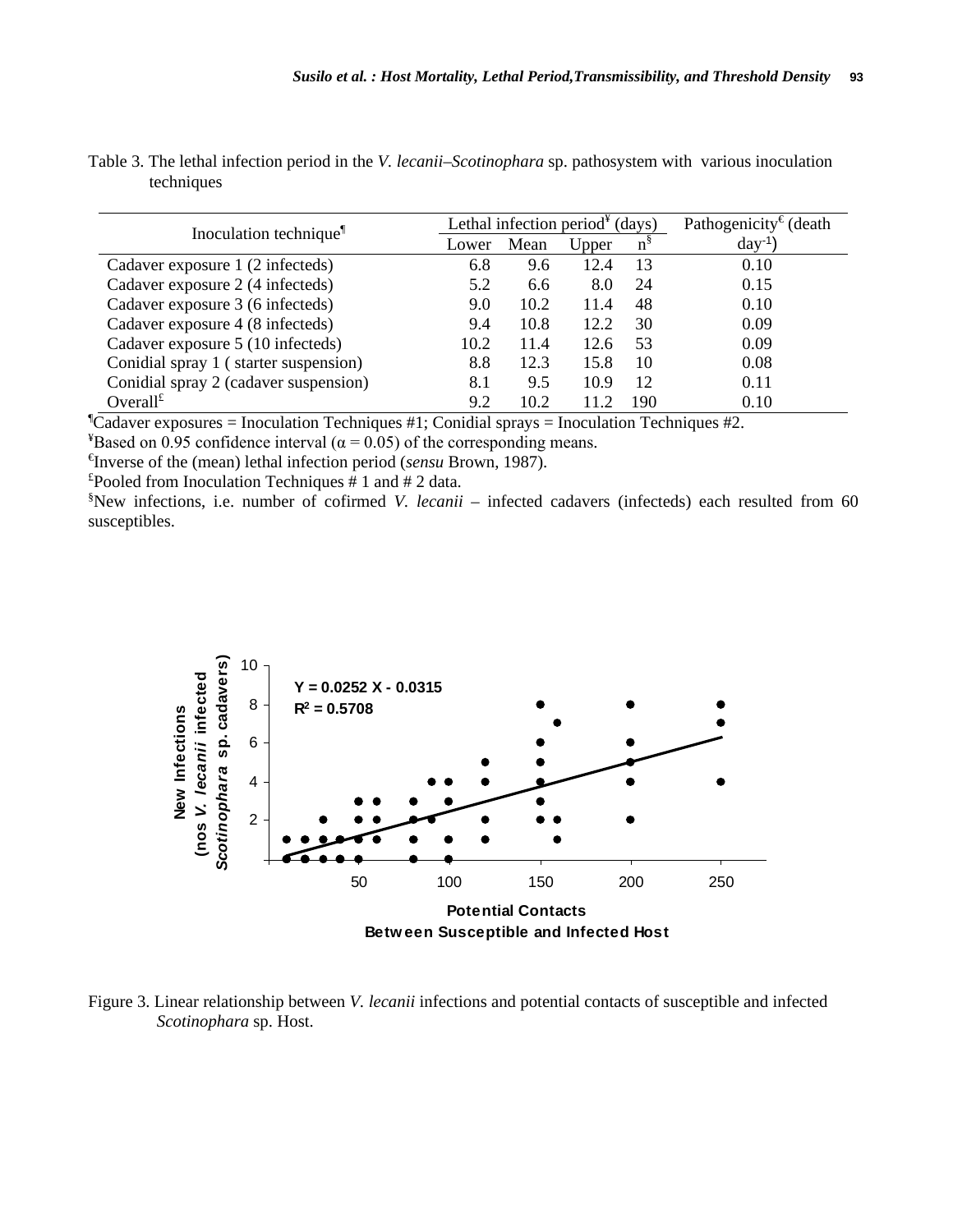(*V. lecanii*) to induce disease to the host insect (*Scotinophara* sp.) population was 2.5%. Thus, the threshold density was 4.0 individuals of susceptible *Scotinophara* sp. rice plant<sup>-1</sup> ( $S_t^* = \mu \rho^{-1} = 0.10 / 0.025$ )  $= 4.0$ ).

**Discussion.** In a pest control situation (i.e. microbial control of insects, Burges & Hussey, 1971), a pathogen could be used either as a biological (control) agent (natural enemy) or as an (active ingredient of) insecticide. A good natural enemy should have two characteristics, i.e. self-sustaining in the environment (i.e. in the host population) and able to act as a density–dependent mortality factor against the target pest (Garcia *et al.,* 1988). Pathogen could be introduced via inoculative releases (Tanada & Kaya, 1993), and with adequate transmission produced progeny which persisted and spread in the pest population (self–sustenance) as such that long–term control was achieved (density–dependent). Meanwhile, other pathogen might survive in the environment without an effective mechanism of transmission (Tanada & Kaya, 1993). Periodic reintroduction of the pathogen would be needed to grant its existence in the environment and adequate pathogenicity would be a must if a significant level of pest control was desired. In other words, trait to characterize a pathogen for use as biological agent was transmissibility while that for use as insecticide was pathogenicity (Susilo, 2000).

What did high threshold density indicate? The purpose of using pathogen against its host pest was to achieve an epizootic level of disease prevalence as such that the surviving host could be economically negligible. As indicated by Waltman (1974) and Brown (1987), the pest population density had to surpass the threshold density for epizootic to occur. But increasing pest density for that purpose might not be possible because of a serious reason. The ultimate goal of any pest control effort was to suppress (decrease) the pest population to minimize crop yield loss, so any effort to increase the pest population (for instance, to a level above the threshold density and even with the hope of achieving epizootics so as to reduce surviving pest population) would be illogical, absurd, and counter productive. On the other hand, to let the pest population lower than the threshold density would drag the disease prevalence down into enzootic level (assuming some transmissibility existed) or even into (local) crash. In short, a pathosystem with high threshold density signaled unsustainability of the corresponding pathogen and thus would not be feasible in terms of conventional biological control (pathogen as natural enemy). What, then, would be more reasonable approach to pest control in a pathosystem with high threshold density? Microbial pesticide. A good microbial pesticide was characterized by its high efficacy (host killing ability, pathogenicity), i.e. it could infect and kill host fast enough (short lethal infection period). Transmissibility would not be a concern in here because the pesticide (pathogen) might be introduced repeatedly so as to achieve high level of disease prevalence (epizootic).

Can the use of *V. lecanii* induce disease to epizootic level in *Scotinophara* sp. population? If so, how could that be achieved, i.e. using the pathogen as biological control agent or as microbial insecticide? How could the threshold density of *V. lecanii – Scotinophara* sp. mycosis be used to elucidate the case, at least as compared with other mycoses whose threshold densities have been studied so far?

The threshold density  $(S_t^*)$  of *V. lecanii*-*Scotinophara* sp. (VLSS) mycosis was 4.0. This value was higher than that of other mycoses previously studied including *Beauveria bassiana – Leptocorisa acuta* (BBLA) (St \* = 1.4 plant-1, Faidzal *et al.,* 1996), *Metarhizium anisopliae–Nilaparvata lugens* (MANL) (St \* = 2.2 plant-1, Dewi *et al.,* 1998), *M. anisopliae– Nezara viridula* (MANV) ( $S_t^* = 2.3$  plant<sup>-1</sup>, Ismanto *et al.,* 1999), and *M. anisopliae – Aphis glycines*   $(MAAG)$   $(S_t^* = 1.6 \text{ plant}^1, Arianti, 2000).$  The threshold density value of  $4.0$  plant<sup>-1</sup> meant that; if the susceptible host (i.e. healthy *Scotinophara* sp.) in the mycosis (VLSS) was lower than  $4.0$  rice plant<sup>-1</sup>, then the disease prevalence would decrease (toward enzootic level or crash); if the host reached a population higher than 4.0, then the number of infected host would increase. In other words, to start epizootic episode, *V. lecanii* (in VLSS mycosis) would require higher host population than *B. bassiana*  (in BBLA mycosis) or *M. anisopliae* (in MANL, MANV or MAAG mycoses).

Compared with the afore*–*mentioned four mycoses, the VLSS mycosis was inferior in terms of pathogenicity. The pathogenicity of the former ranged from  $0.12$  to  $0.19$  death day<sup>-1</sup> (Susilo, 2000) while that of the later was  $0.10$  death day<sup>-1</sup> (or lethal period mean of 10.1 days as in Figure 2, with  $5.2 - 15.8$  day range as in Table 3). That would indicate that *V. lecanii* has lower potential to be used as microbial insecticide against *Scotinophara* sp. as compared with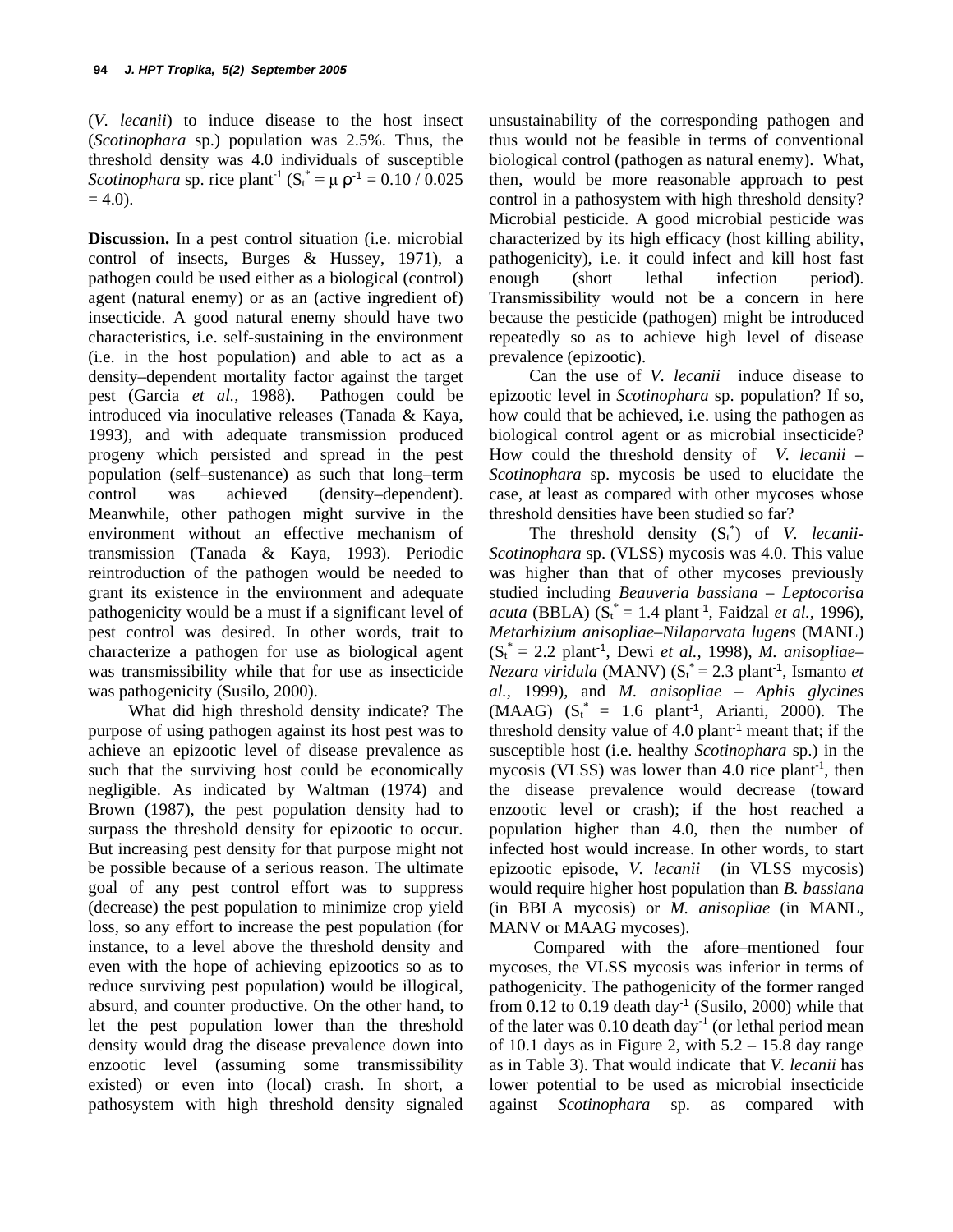#### *B. bassiana* against *Leptocorisa* sp. or *M. anisopliae*  against *Nilaparvata* sp., *Nezara* sp., and *Aphis* sp.

In terms of transmissibility, however, *V. lecanii*  surpassed *B. bassiana.* The transmissibility of *V. lecanii* (in VLSS) was lower (2.5%, Figure 3) than that of *M. anisopliae* (in MANL, MANV, and MAAG)  $(5.5 - 11.5\%$  range) but higher than that of *B. bassiana* (in BBLA pathosystem) (1.5%) (Susilo, 2000). Thus, in spite of its inferiority to *M. anisopliae,*  the potential of *V. lecanii* as biological control agent against *Scotinophara* sp. was higher than that of *B. bassiana* against *Leptocorisa* sp.

Was there other indication, if any, of the biological control potential of *V. lecanii*? As indicated before, one of indicators for considering a natural enemy a good biological control agent was its ability to act as a density dependent factor against the target pest (Garcia *et al.,*1988). The natural enemy should be able to destroy a larger proportion of the pest population as the density of the pest increased (DeBach, 1974; DeBach & Rosen, 1991). Figure 1 shows the proportional increase (i.e. in terms of percentage) in *V. lecanii –* induced mortality of *Scotinophara* sp. as the density of the host population increased. Could that be a signal for the density– dependent characteristic of *V. lecanii* against *Scotinophara* sp? Curiously enough, however, the density–dependent phenomenon was only detectable when the *V. lecanii* inoculum was 4 cadavers (infecteds) (Table 2). One could argue whether a kind of inoculum "threshold" was plausible to explain the phenomenon. Two infecteds (below the "threshold') might have been too small inoculum to induce adequate infection (ca. one fifth mortality of that induced by 4 infecteds, Table 1) to initiate a density– dependent process in the pathosystem. But inoculum number of more than 4 infecteds (above the "threshold") was not capable of promoting density dependent phenomenon either. Even when the density dependent phenomenon was detectable (i.e. induced by the inoculum number of 4) the highest mortality could not reach 50% level.

#### **CONCLUSIONS**

Conclusions that could be drawn from this study on *V. lecanii – Scotinophara* sp. mycosis are as follow:

The host mortality after exposure to 2 cadavers was significantly lower (1.7%) than that after exposures to  $4 - 10$  cadavers or after conidial sprays  $(10 - 25\%$  range). The lethal period of the mycosis ranged from 5.2 to 15.8 days (no difference between cadaver exposure and conidial spray techniques). The disease transmissibility was 0.025 infection potential contact-1 . The threshold density of the mycosis was 4.0 (individuals of susceptible *Scotinophara* sp. rice  $plant^{-1}$ ).

The fungus *V. lecanii* might not as good candidate for a microbial insecticide because of its relatively low pathogenicity and low disease–induced mortality against *Scotinaphara* sp. However, the significant transmissibility and density–dependence indicated its importance as a naturally–occurring biological control agent against the host insect.

#### **ACKNOWLEDGMENT**

The authors thank Mr. Maman, Mr. Riyanto, Mr. Mustaqim, Mr. Bulkini, and other staff of Laboratory of Plant Protection Gading Rejo, Tanggamus for their assistance in the field as well as laboratory work.

#### **REFERENCES**

- Arianti, M.P.D., F.X. Susilo, & Indriyati. 2000. Disease transmission and density dependence effect of *Metarhizium anisopliae* inoculum on the soybean aphid (*Aphis glycines*). *J. Pen. Pengb. Wil. Lahan Kering* 22 (1): 21 – 27.
- Bischoff, J.F. & J.F. White Jr. 2004. *Torrubiella piperis* sp. nov. (Clavicipitaceae, Hypocreales), a new teleomorph of the *Lecanicillium* complex. *Studies in Mycology*  50: 89 – 94.
- Brown, G.C. 1987. Modeling. Pages 43 68 in: Fuxa, J.R. & Y. Tanada, eds. *Epizootiology of Insect Diseases*. John Wiley and Sons, New York.
- Brown, G.C. & R. Hasibuan. 1995. Conidial discharge and transmission efficiency of *Neozygites floridana,* an entomopathogenic fungus infecting two-spotted spider mites under laboratory conditions. *J. Invertebr. Pathol.*  65:  $10 - 16$ .